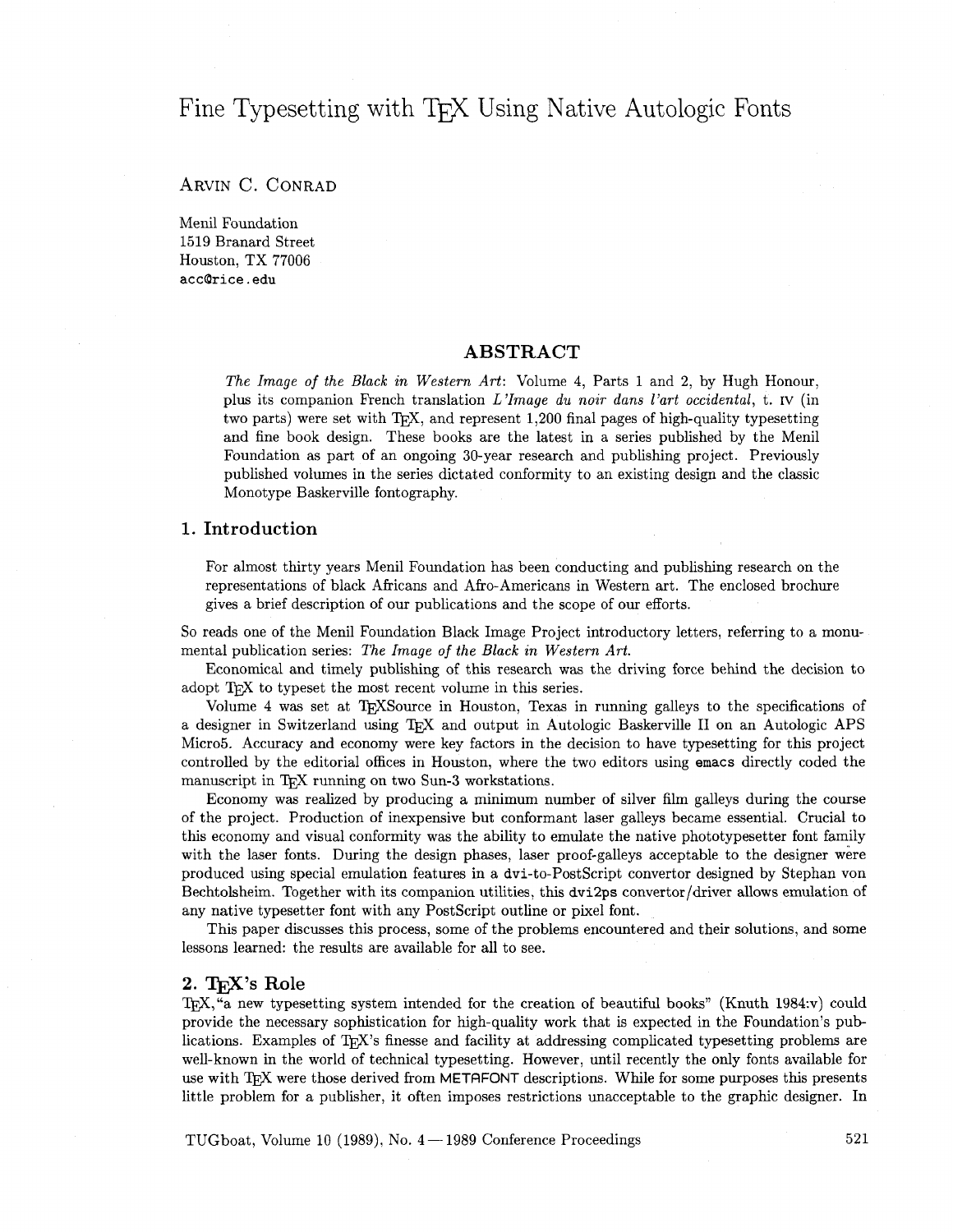classical typesetting environments, there are literally thousands of fonts available. A general solution to fine typesetting using T<sub>R</sub>X must rationally address the requirements of all designers. Locally, except for documentation, it is unlikely that we would ever use Computer Modern for any publication.

### **3. Fine Fontography, TFX, and the Graphic Designer**

A fine book is more than type, graphics, and photos; it is a pleasing, coherent combination of these elements. The graphic designer is responsible for this coherency and beauty. The graphic designer has been around longer than the typesetting process and it sometimes seems that his main objective is to make a job less profitable for the typesetter by demanding what is often called quality typography. It is the designer's job to "direct" the typesetter to produce his typeset output in a way that will make the finished product, usually in print, fulfill its purpose. The ultimate purpose of the work may be visual attractiveness and readability, or it may have other, multiple goals.

#### **4. Image of the Black in Western Art: A Case Study**

#### **4.1 Production Environment**

The first books in The Image of the Black series were prepared and printed in Europe on secondgeneration (50 lines-per-minute) phototypesetting equipment (Monotype). The most recent volumes were prepared in TFX on Sun workstations and proofed on Apple LaserWriter Plus and Apple Laser-Writer II NTX laser printers. The final galleys were output on an Autologic Micro5 CRT (1,000 lpm) output device located at T<sub>EX</sub>Source's plant a few miles from the Foundation's facilities. The dvi files were transferred to PC diskettes or tele-communicated to a PC running the TextSet (ArborText) DVIAPS driver.

#### 4.2 **Font Matching**

The overall design parameters were driven by the previous volumes in the series. The new typography needed to be consistent with the preexisting type. Volumes 1 and **2** had been set in Europe using a Monotype Baskerville face. To achieve the closest match many samples were required. Having an output device that is capable of producing type output in tenths of a point (10.1, 10.2, etc.) made it possible to find a "look," or appearance, that visually matched the weight and size of the previous volumes.

One of the fist problems encountered was the classic difference between manufacturers: the uppercase alphabet and its dimensional relationship to the lowercase alphabet. If the paragraph was set to match capital height, then the text ran too long and if it was reset to match the lowercase alphabet, the "color" of the paragraph (the visual appearance of a page or paragraph) was undesirable. "Good color" means there is nothing about the preparation of the page that detracts from one's original objective: to read and retain the information on the page. "Bad color" results in a lower comprehension and retention. Words too close together or too far apart (especially a combination of both in the same paragraph), too much or too little leading, the presence of "rivers" (wordspaces that make vertical, white gullies through a page of print), all produce "bad color."

The ultimate solution was to define the range of point sizes for the copy to be set in (10.8 through 11.4), then set the paragraph in all possible point sizes (tenths of a point increments) and with different leading values. The results were then compared, on an individual basis, with the paragraph from the published books. The result was a choice that allowed the new volumes to match as closely as possible the previous volumes. The magnification function available in T<sub>E</sub>X lent itself well to solving a problem which arose late in the design phase. The original manuscript was in English, then the French translation was produced from it. French tends to run longer for the same thought. Since both language versions were to use the same mechanicals, the equivalent running length of the typeset sections became a critical factor. Through more laser type and photo galley tests it was determined that if a global magnification of 985 (i.e., a 1.5% reduction) was applied to the French chapter text, the overall effect would not be annoying and it would, on average, act to resynchronize the English and French mechanicals. After numerous tests and conversations the production staff agreed upon some basic font calls for the structural elements of the book.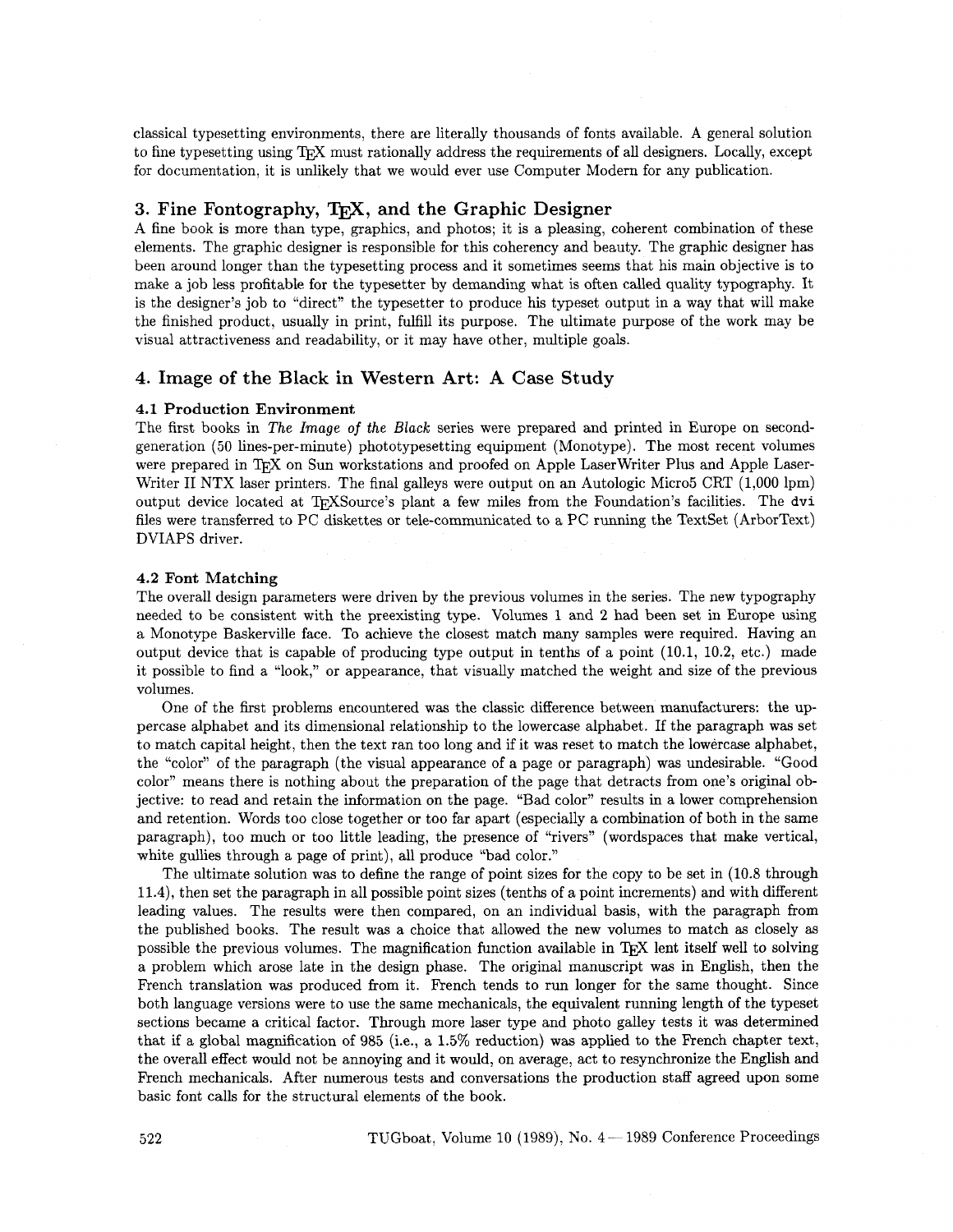#### 4.3 Laser Proofing: Font Emulation

The cost of typesetting a book depends on the number of galleys to be produced and on the number of changes required before the final mechanical boards are pasted up. If preliminary silver galleys can be kept to a minimum and laser proof galleys utilized for the design and editorial stages, then significant cost savings are possible. Typically laser proofs cost a tenth to a twentieth of equivalent film galleys. If this approach was to be successful, the laser proofs would need to mimic the final galleys as closely as possible. These laser galleys would be all that the author, editors, and designer would have to work with until the final stages of paste-up. Acceptable representation of the Autologic font face at the laser stage would be critical.

#### 4.4 Laser Resolution Pixel Representation of Autologic Fonts

One solution to laser proof galleys is to produce pixel representations of the typesetter proprietary font outlines in .pxl format for downloading to the Laserwriter. For many reasons, not all related to technical considerations, this was not possible within the cost and time constraints imposed by the production schedule.

### 4.5 PostScript Laser Fonts

A more interesting and general solution was to substitute PostScript outline fonts for the proprietary fonts during laser proofing. In brief, this process derives width information from the proprietary font to produce a set of standard . **tfm** files for the font. This facility is included in the ArborText dviaps software package. The resultant .tim files are loaded into the local TFX font path environment. Next in the installation procedure, these . **tfms** are used to produce a corresponding .pdr file which includes the font mapping information and width values. At the time of dvi-to-Postscript conversion this .pdr file is referenced by the convertor to produce the font width vector which acts to impose the Autologic native widths on the PostScript outlines.<sup>1</sup> A major practical advantage of this method over that of pixel representation is the freedom offered by the scalable nature of Postscript outline fonts. During the "color" trial galley stages this greatly facilitates the easy changes of font sizes which would not be possible with pixel representation where each new trial size would need to be generated and stored.

#### 5. Proof of the Pudding

Examples of both laser proofs and tear sheets are included in the Appendix. Sample 1 and Sample 2 are equivalent chapter pages (in both laser proof and tear sheet form) from the English and French publicatons. The endnotes shown in sample **3** and sample 4 illustrate the extremely tight setting which had to be achieved.

#### 6. Acknowledgements

These are all books which are success stories partly because of the facilities developed over the last three years within the Menil Foundation publications arm. Much of this success is due to the talents and patience of highly skilled professionals in the fields of book design, fine typography, and computer science.

Specifically, the designer of record for The Image of the Black series, Hanspeter Schmidt, oversaw the production of a truly beautiful set of volumes. Steve Bencze, proprietor of T<sub>F</sub>XSource, provided much more than the output of the final galleys. His knowledge of fontography and classical typesetting, as well as his exemplary patience during the type-matching trials, were the technical basis for the success.

None of this would have been possible without the talents and generosity of Donald Knuth and the TEX community. Finally, the publications program owes much of its success to the talents and efforts of Stephan von Bechtolsheim for the development of the dvi-to-PostScript convertor software. Without the font emulation facilities incorporated into this convertor, utilization of arbitrary fonts would not have been possible.

<sup>&</sup>lt;sup>1</sup> For full appreciation of the font emulation processes one needs to refer to Bechtolsheim's TRXPS manual and installation document, which is a very complete description of the system and currently runs to more than a hundred pages with examples.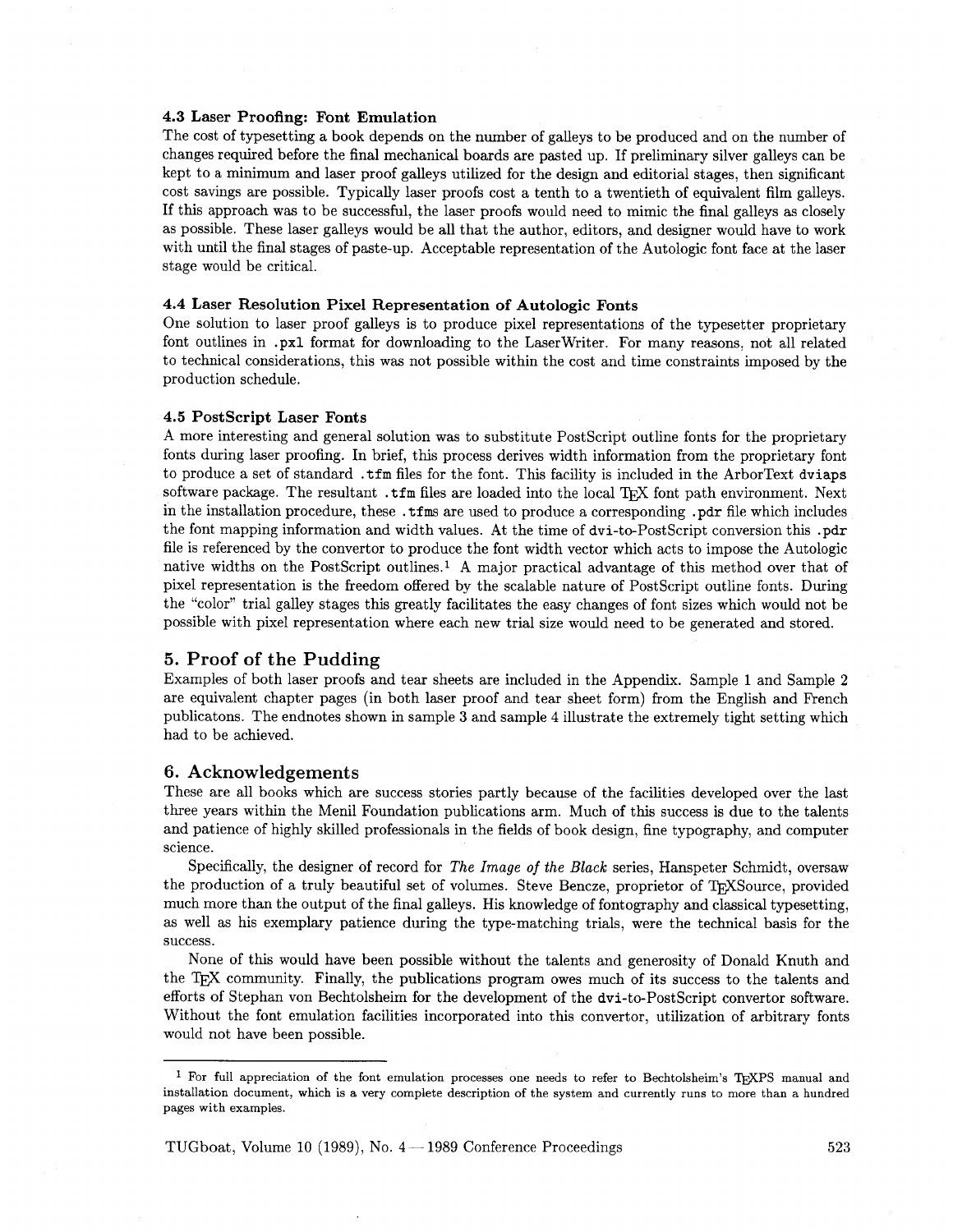Ultimately responsibility for quality publications rests with management decisions. In the case of the Menil Foundation and Black Image Project, many far-reaching decisions had to be formulated before actual results could be demonstrated. It is to their credit that this project took the direction that it did and that the final books represent high levels of quality in all aspects.

#### **Bibliography**

1. Technical reference titles used in the process described in the paper:

Bechtolsheim, Stephan v. *Another Look at TEX*, West Lafayette, IN (self-published), 1986, 1987, 1988.

-. *in Practice.* Heidelberg: Springer-Verlag. Forthcoming.

-----. Documentation for the dvi-to-POSTSCRIPT Convertor, 1986, 1987, 1988. Final version included in the current WPS distribution, available from Stephan von Bechtolsheim.

Knuth, Donald E. *The TEXbook*. Reading, MA: Addison-Wesley, 1984.

2. Titles produced using the process and techniques described in the paper [technical colophon information pertaining to volume in square brackets]:

- Barnes, Susan J. *The Rothko Chapel, An Act of Faith.* Houston: Rotbko Chapel, 1989, 128pp. [Designer: Don Quaintance; font: Autologic Galliard.]
- Camfield, William. *Marcel Duchamp Fountain.* Houston: The Menil Collection and Houston Fine Art Press, 1989, 184pp.

[Editor, TEX compositor: John Kaiser; Designer, hands-on TEXer: Don Quaintance; font: Autologic Caslon.]

- Davezac, Bertrand. *Spirituality in the Christian East, Greek, Slavic, and Russian Icons from The Menil Collection.* Houston: The Menil Collection, 1989, 134pp. [Designer, editor, TFX compositor, John Kaiser; font, Adobe Palatino and Greek pixel fonts derived from Silvio Levy's Greek METAFONT descriptions.]
- Guidieri, Remo, F. Pellizzi, and S.J. Tambiah. *Ethnicities and Nations: Processes of Interethnic Relations in Latin America, Southeast Asia, and the Pacific.* Houston: The Rothko Chapel, 1988, 408pp.<br>408pp.<br>Roman l 408pp.

Roman.]

Honour, Hugh. *The Image of the Black in Western Art,* Volume 4, Parts 1 and 2. Cambridge, MA: Harvard University Press, 1989.

[Designer: Hanspeter Schmidt; font: Autologic Baskerville 11.1

- Honour, Hugh. *L71mage du noir dans l'art occidental,* t. IV [two parts]. Paris: Gallimard, 1989 [Designer: Hanspeter Schmidt; font: Autologic Baskerville 11.1
- . Karageorghis, Vassos. *Blacks in Ancient Cypriot Art.* Houston: The Menil Collection, 1988, 63pp. [Designer: Don Quaintance; font: Autologic Times New Roman.]
- Printz, Neil and Remo Guidieri. *Andy Warhol: Death and Disasters.* Houston: The Menil Collection and Houston Fine Art Press, 1988, 136pp. [Designer: Marilyn Muller; font: Autologic New Times Roman.]
- Wood, Peter and Karen C.C. Dalton. *Window Homer's Images of Blacks: The Civil War and Reconstruction Years.* Austin: University of Texas Press, 1988, 144pp. [Designer: Don Quaintance; TFX compositor: Geraldine Aramanda; font: Autologic Bembo.]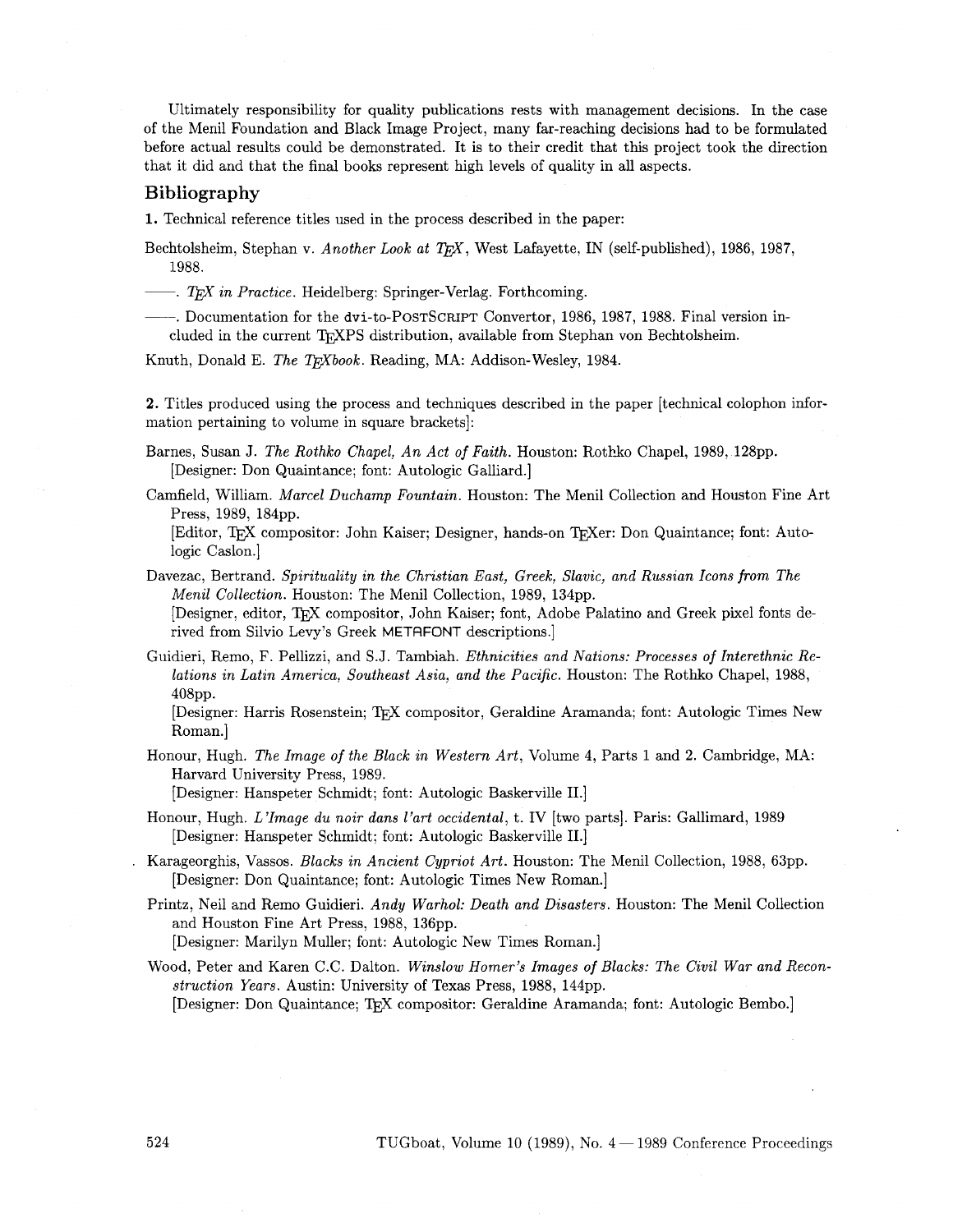HONOUR TEXT PROOFS Text:Il/ 3 PROOFS

HONOUR TEXT

Text:II/3

and perhaps still more the way in which it was painted. And yet, from an iconographical point of view. this black woman could hardly be more traditionally conventional, cast in the "narrative" role of a servant and the pictorial role of a figure whose dark complexion sets off the pallor of a white woman. There is also a striking contrast between the way in which Manet depicted Olympia herself with chilly realism suggesting portraiture, and the black woman with generalized featurescarrying a bouquet of flowers painted yet, from be more traditionally conventional, cast in the "narrative" role of a servant and the pictorial role of a figure whose dark complexion sets off the pallor of a white woman. There is also a striking contrast between the way in which Manet depicted Olympia herself with chilly realism suggesting portraiture, and the black woman with generalized features carrying a bouquet of flowers painted an iconographical point of view, this black woman could hardly And in which it was painted. in delicately fresh. one might almost say rococo. colors. in delicately fresh, one might almost say rococo, colors. way: more the perhaps still ម្លា<br>ឆ្ន

Manet painted **Olympia** for exhibition in the Salon hoping. no doubt. of the great tradition of figure painting. Hence its very obvious debts to artists he admired-to Courbet, Delacroix, Ingres. Goya, and especially Titian. It presented a contrast with and also a kind of critical comment on the innumerable images of odalisques provocatively flexing their ample By depicting sincerely his own vision of the contemporary world, comparing and contrasting what he saw before him with reminiscencesof artistic images that it would help to establish his place in and also mark his development thighs, displayed in practically every European art exhibition of the time. of similar subjects. Manet was attempting to return to what he considered essential principles. The scene is set in France in the 1860s. Olympia is, Zola of the great tradition of figure painting. Hence its very obvious debts to on the innumerable images of odalisques provocatively flexing their ample thighs, displayed in practically every European art exhibition of the time. By depicting sincerely his own vision of the contemporary world, comparing and contrasting what he saw before him with reminiscences of artistic images of similar subjects, Manet was attempting to return to what he considered Manet painted Olympia for exhibition in the Salon hoping, no doubt, that it would help to establish his place in and also mark his development artists he admired-to Courbet, Delacroix, Ingres, Goya, and especially comment essential principles. The scene is set in France in the 1860s. Olympia is, Zola Titian. It presented a contrast with and also a kind of critical wrote,

a girl of sixteen. doubtless some model whom Edouard Manet has quietly copied just as she was. Everyone exclaimed that this nude body was indecent. That is as it should be since here in the flesh is a girl whom the artist has put on canvas in her youthful, slightly tarnished nakedness. When other artists correct nature by painting Venus, they lie. Manet asked himself why he should lie. Why not tell the truth?He has introduced us to Olympia, a girl of our own times, whom we have met in the streets pulling a thin shawl over her narrow shoulders.40 a girl of sixteen, doubtless some model whom Edouard Manet has lie. Manet asked himself why he should lie. Why not tell the truth? He has introduced us to Olympia, a girl of our own times, whom we have quietly copied just as she was. Everyone exclaimed that this nude body was indecent. That is as it should be since here in the flesh is a girl whom the artist has put on canvas in her youthful, slightly tarnished nakedness. When other artists correct nature by painting Venus, they met in the streets pulling a thin shawl over her narrow shoulders.<sup>40</sup> Representing Olympia as a common prostitute. he stripped away the subterfuges by which images of the naked female body, as an object of male desire and possible purchase, had been given respectability. It was well known that there were black women in Parisian brothels. At the same time the Goncourt brothers, gathering material for a realist novel. jotted in a notebook a reminder to "make the prostitute's friend a Negress, study the ype, and incorporate it in the story."<sup>41</sup> But it was in Orientalist paintings in a that white women were most often accompanied by blacks. And Olympia's attendant might seem to intrude from this fantasy world to present a contrast away the known that there were black women in Parisian brothels. At the same time notebook a reminder to "make the prostitute's friend a Negress, study the subterfuges by which images of the naked female body, as an object of male desire and possible purchase, had been given respectability. It was well type, and incorporate it in the story."<sup>41</sup> But it was in Orientalist paintings that white women were most often accompanied by blacks. And Olympia's attendant might seem to intrude from this fantasy world to present a contrast the Goncourt brothers, gathering material for a realist novel, jotted stripped Representing Olympia as a common prostitute, he between falsity and truth as well as skin color. between falsity and truth as well as skin color.

# FLESH FOR SALE FLESH FOR SALE

in **838.** "The slaves were mostly girls; some from Circassia were well dressed; round them. and in a sun that would have killed a European" he told his daughter. "It was altogether a sickening sight. and I left it proud that 1 The Scottish painter David Roberts iound the slave market in Alexandria "peculiarly disquieting" when he inspected it shortly after arriving in Egypt others, negroes, squatted on the ground with scanty bits of matting thrown round them, and in a sun that would have killed a European" he told his daughter. "It was altogether a sickening sight, and I left it proud that I Scottish painter David Roberts found the slave market in Alexandria "peculiarly disquieting" when he inspected it shortly after arriving in Egypt 1838. "The slaves were mostly girls; some from Circassia were well dressed; others, negroes, squatted on the ground with scanty bits of matting thrown The 9

traditionally conventional, cast in the "narrative" role of a servant and the depicted Olympia herself with chilly realism suggesting portraiture, and the and perhaps atill more the way in whirh it was painted. And yet, from an iconographical point of view, this black woman could hardly be more pictorial role of a figure whose dark complexion sets off the pallor of a white woman. There is also a striking contrast between the way in which Manet black woman w~th generalized features carrying a bouquet of flowers painted from be more traditionally conventional, cast in the "narrative" role of a servant and the pictorial role of a figure whose dark complexion sets off the pallor of a white in which Manet depicted Olympia herself with chilly realism suggesting portraiture, and the black woman with generalized features carrying a bouquet of flowers painted yet, hardly in which it was painted. And an iconographical point of view, this black woman could woman. There is also a striking contrast between the way in delicately tresh, one might almost say rococo, colors. in delicately fresh, one might almost say rococo, colors. way more the and perhaps still

Manet painted *Olympia* for exhibirion in the Salon hoping, no doubt, that it would help to establish his place in and also mark his development of the great tradition of figure painting. Hence its very obvious debts to artists he admired-to Courbet, Delacroix, Ingres, Goya, and especially Titian. It presented a contrast with and also a kind of critical comment on the innumerable images of odalisques provocatively flexing their ample thighs, displayed in practically every European art exhibition of the time. By depicting sincerely his own vision of the contemporary world, comparing and contrasting what he saw before him with reminiscences of artistic images of similar subjects, Manet was attempting to return to what he considered essential princples. The scene is set in France in the 1860s. Olympia is. Zola Manet painted Olympia for exhibition in the Salon hoping, no doubt, that it would help to establish his place in and also mark his development of the great tradition of figure painting. Hence its very obvious debts to especially comment on the innumerable images of odalisques provocatively flexing their ample By depicting sincerely his own vision of the contemporary world, comparing and contrasting what he saw before him with reminiscences of artistic images of similar subjects, Manet was attempting to return to what he considered thighs, displayed in practically every European art exhibition of the time. essential principles. The scene is set in France in the 1860s. Olympia is, Zola he admired-to Courbet, Delacroix, Ingres, Goya, and Titian. It presented a contrast with and also a kind of critical artists wrote,

lie. Manet asked himself why he should he. Why not tell the truth? He a girl of sixteen, doubtless some model whom Edouard Manet has quletly copied just as she was. Everyone exclaimed that this nude body was indecent. That is as it should be since here in the flesh is a girl whom the artist has put on canvas in her youthful, slightly tarnished nakedness. When other artists correct nature by painting Venus, they has introduced us to Olympia, a girl of our own times, whom we have quietly copied just as she was. Everyone exclaimed that this nude body whom the artist has put on canvas in her youthful, slightly tarnished lie. Manet asked himself why he should lie. Why not tell the truth? He a girl of sixteen, doubtless some model whom Edouard Manet has was indecent. That is as it should be since here in the flesh is a girl nakedness. When other artists correct nature by painting Venus, they has introduced us to Olympia, a girl of our own times, whom we have met in the streets pulling a thin shawl over her narrow shoulders.<sup>40</sup> met in the streets pulling a thin shawl over her narrow shoulders.40

Representing Olympia as a common prostitute, he stripped away the male desire and possible purchase, had been given respectability. It was well known that there were black women in Parislan brothels. At the same time the Goncourt brothers, gathering material for a realist novel, jotted in a notebook a reminder to "make the prosritute's friend a Negress, study the type, and incorporate it in the story."41 Rut it was in Orientalist paintings that white women were most often accompanied by blacks. And Olympia's atrendant might seem to intrude from this fantasy world to present a contrast  $\ddot{e}$ subterfuges by which images of the naked female body, as an object of subterfuges by which images of the naked female body, as an ob,ject of known that there were black women in Parisian brothels. At the same time the Goncourt brothers, gathering material for a realist novel, jotted in a male desire and possible purchase, had been given respectability. It was well notebook a reminder to "make the prostitute's friend a Negress, study the paintings that white women were most often accompanied by blacks. And Olympia's attendant might seem to intrude from this fantasy world to present a contrast away stripped type, and incorporate it in the story."<sup>41</sup> But it was in Orientalist he Representing Olympia as a common prostitute, between falsity and truth as well as skin color. between falsity and truth as well as skin color.

## **FLESH FOR SALL**  FLESH FOR SALE

The Scottish painter David Roberts found the slave market in Alexandria in 1838. ".l'he slaves were mostly girls; some from Circassia were well dressed; round them, and in a sun that would have killed a European" he told his daughter. "It was altogether a sickening sight, and 1 left it proud that 1 "peculiarly disquieting" when he inspected it shortly after arriving in Egypt others, negroes, squatted on the ground with scanty bits of matting thrown others, negroes, squatted on the ground with scanty bits of matting thrown "It was altogether a sickening sight, and I left it proud that I The Scottish painter David Roberts found the slave market in Alexandria "peculiarly disquieting" when he inspected it shortly after arriving in Egypt in 1898. "The slaves were mostly girls; some from Circassia were well dressed; round them, and in a sun that would have killed a European" he told his daughter.

TUGboat, Volume 10 (1989), No. 4-1989 Conference Proceedings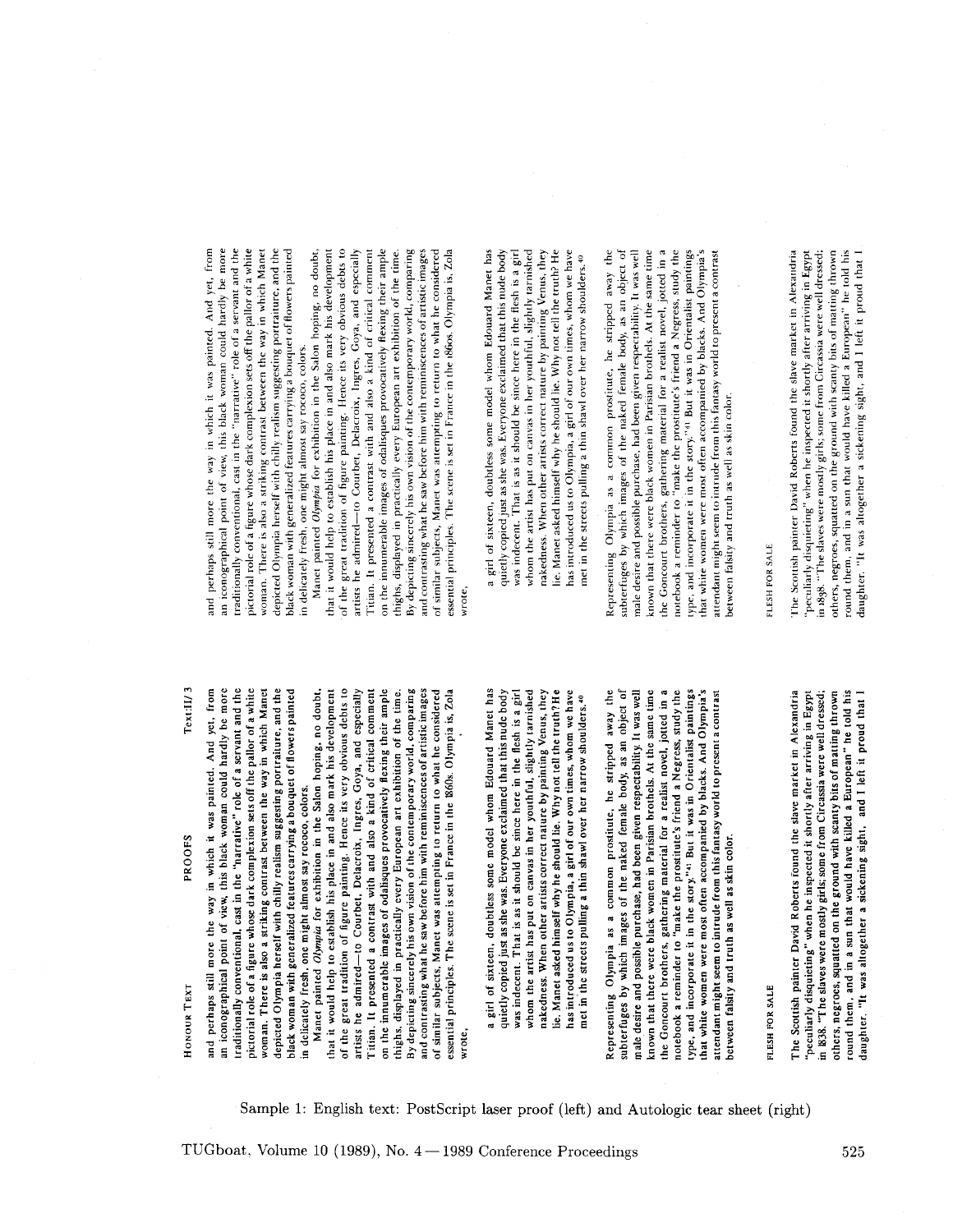**HONOUR** TEXT PROOFS French Part **2** Chapter3

français conservateur par son sujet - une prostituée - et plus encore peutêtre par son exécution. Pourtant, au point de vue iconographique, elle est aussi conventionnelle que possible dans son rôle «narratif» de servante et en tant qu'élément pictural destiné par son physique à faire ressortir la pâleur de la femme hlanche. Le contraste est frappant aussi, dans le traitement des deux figures, entre le froid réalisme d'Olympia, qui fait penser à un portrait, et la banalité des traits de la femme noire, portant un bouquet de fleurs aux couleurs délicates, presque rococo.

Manet avait peint Olympia pour l'exposer au Salon en espérant évidemment qu'elle hi permettrait de prendre place dansle grand art, tout en y imprimant sa marque. D'où une référence manifeste aux artistes qu'il admirait. Courbet. Delacroix, Ingres, Goya et plus encore Titien. Olympia se différencie des innomhrables odalisques anx lonrdes cuisses provocantes qu'on pouvait voir pratiquement dans toutes les expositions européennes de l'époque et dont elle constitue en même temps une sorte de commentaire critique. En transcrivant sincèrement sa propre vision du monde contemporain, en comparant et en opposant ce qu'il avait devant les yeux avec ses réminiscences d'œuvres sur des sujets semblables. Manet voulait revenir aux principes essentiels selon hui. La scène se passe en France, dans les années 1860. Pour Zola, Olympia est uune jeune fille de seize ans, sans doute un moddle qu'Edouard Manet a tranquillement copié tel qu'il était. Et tout le monde a crié : on a trouvé ce corps nu indécent ; cela devait être, puisque c'est là de la chair, une fille que l'artiste a jetée sur la toile dans sa nudité jeune et déjà fanée. Lorsque nos artistes nous donnent des Vénus, ils corrigent la nature, ils mentent. Edouard Manet s'est demandé pourquoi mentir, pourquoi ne pas dire la vérité; il nous a fait connaitre Olympia, cette fille de nos jours. que vous rencontrez sur les trottoirs et qui serre ses maigres épaules dans un mince châle de laine déteinte. »<sup>40</sup> En faisant d'Olympia une banale prostituée, il dépouillait la représentation du corps féminin, objet masculin de désir et d'amour vénal éventuellement, des subterfuges qui avaient permis de lui donner une certaine respectabilité. La présence de Noires dans les maisons closes parisiennes était notoire. A la même époque sensiblement, les frères Goncourt, rassemblant les éléments d'un roman réaliste, notèrent dans un carnet: «faire de l'amie de la prostituée une négresse, étudier le type et l'intégrer à l'histoire »<sup>41</sup>. Mais c'est surtout dans la peinture orientaliste que l'on trouve réunies femmes blanches et noires; et la servante d'olympia semble surgie de ce monde factice pour apporter non seulement le contraste de sa couleur mais aussi celui d'une figure artificielle, contraire à la vérité de l'autre.

#### **LA CHAIR** *I\* **L'ENCAN**

Le peintre écossais David Roberts trouvait le marché d'esclaves d'Alexandrie «particulièrement troublant» quand il le visita peu après son arrivée en Egypte, en 1838: «Les esclaves étaient pour la plupart des jeunes filles; quelques-unes, des Circassiennes, étaient bien vêtues; les autres, des négresses, se tenaient accroupies, quelques rares nattes jetées autour d'elles et sous un soleil qui aurait tué un Européen », écrit-il à sa fille. «C'était un spectacle vraiment révoltant que je quittais, fier d'appartenir à un pays qui avait aboli l'esclavage »<sup>42</sup>. Un peu plus tard, Roberts rencontra le propriétaire d'un bateau d'esclaves et regretta de «connaître trop peu de mots arabes

français conservateur<br>Par son super suite être par son exécut aussi conventionnell tant qu'élément pict de la femme blanche deux figures, entre l et la banalité des tra couleurs délicates, p

Manet avait peint qu'elle lui permettra sa marque. D'où une Delacroix, Ingres, O innombrables odalise pratiquement dans t elle constitue en mê crivant sincèrement et en opposant ce qu sur des sujets sembla hui. La scène se passe « une jeune fille de se quillement copié tel nu indécent ; cela de<sup>,</sup> a jetée sur la toile d nous donnent des Ve s'est demandé pourq connaître Olympia, que toirs et qui serre ses n En faisant d'Olympi du corps féminin, ob des subterfuges qui a La présence de Noires la même époque sens d'un roman réaliste, tituée une négresse, surtout dans la peint et noires; et la serva apporter non seuler figure artificielle, contra

#### **LA CHAIR** A **L'ENCAN**

Le peintre écossais D « particulièrement ti en Egypte, en 1838 filles; quelques-unes. négresses, se tenaien et sous un soleil qui spectacle vraiment r avait aboli l'esclavage d'un bateau d'esclav

Sample 2: French translation of English text: PostScript laser proof (left) and Autologic tear sheet (right)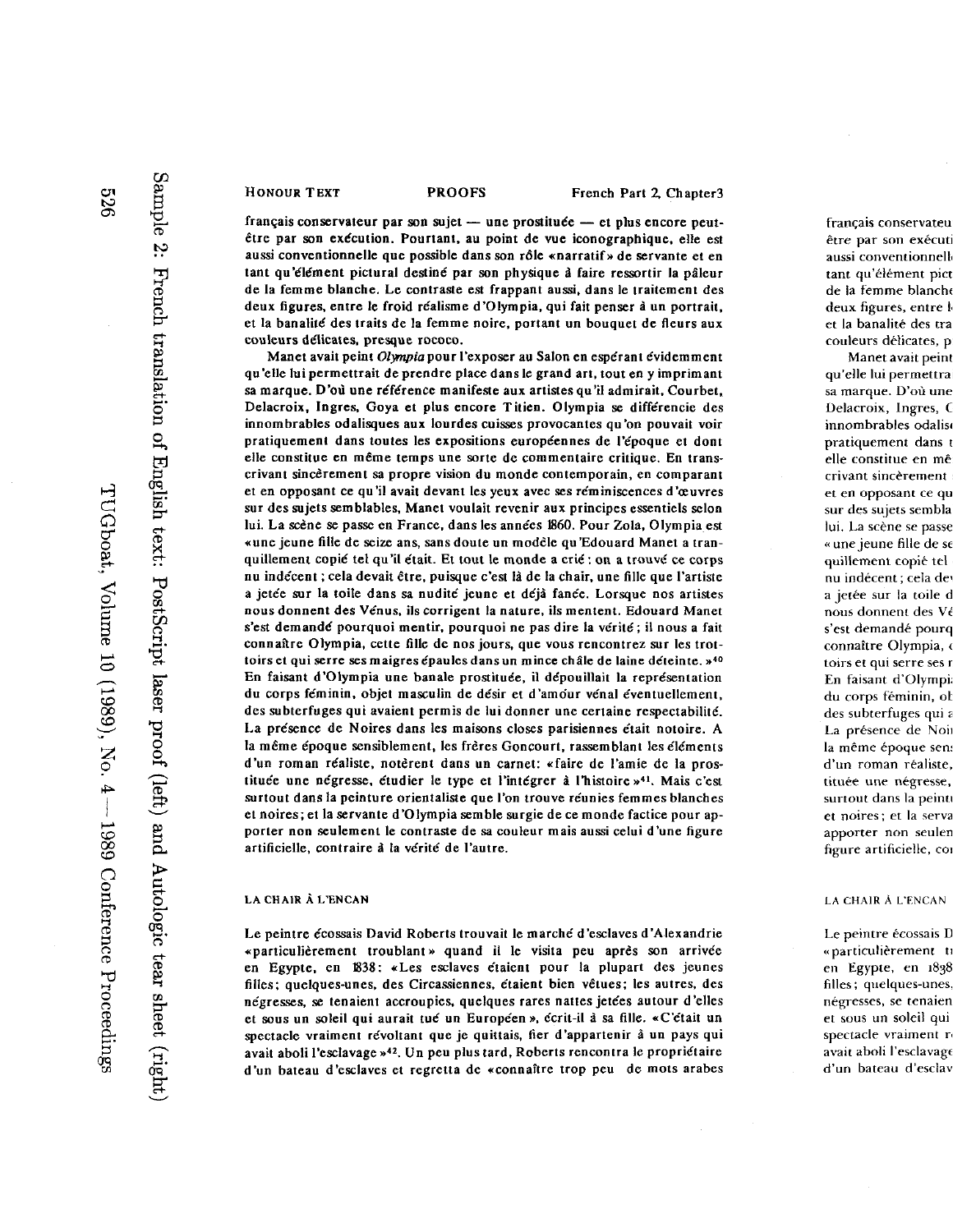#### LE TRIANGLE ATLANTIQUE

 $\mathbf I$ 

- 1 Paris, Salon de 1781, nº 196. Louis Petit de BACHAUMONT, Mémoires secrets pour servir à l'histoire de la république des lettres en France, depuis Moccuxu iusqu'à nos jours; ou Journal d'un observateur..., t. XIX, Londres, 1783, p. 361, cité par Denis DIDEROT, Salons, Jean SEZNEC ed., vol. IV, 1769, 1771, 1775, 1781, Oxford, 1967, p. 301.
- 2 Ottawa, The National Gallery of Canada, 58. Robert Hamilton HUBBARD ed., The National Gallery of Canada. Catalogue of Paintings and Sculpture, vol. I, Older Schools, Ottawa, Toronto, 1957, p. 112, n<sup>o</sup> 58.
- 3 John R. WILLIS, «New Light on the Line of Ignatus Sancho: Some Unpub-<br>
lished Letters», Slavery & Abolition, 1<br>
3, December 1980, p. 345-358, particul.<br>
p. 349-351 Les lettres de Laurence Sterne<br>
à Sancho furent publiées des 7' of Laurence Sterne, 10 vol., London, 1793, vol. IX, p. 198-200; vol. X, p. 62-63.
- 4 Letters of the late Ignatius Sancho, an African, to Which Are Prefixed Memoirs of His Life, Joseph JEKYLL ed., London,
- 5 Olaudah EQUIANO, The Interesting Narrative of the Life of Olaudah Equiano, or Gustavus Vasa, the African, London, 1789, vol. II, p. 244; le frontispice est signé W. Denton pinx. D. Orme sculp. Un tableau supposé être le portrait d'Equiano est conservé à Exeter, Royal Albert Memorial Museum, 14/1943, et reproduit comme tel dans Paul EDWARDS, James WALVIN, Black Personalities in the Era of the Slave Trade, Baton Rouge, 1983, pl. la. Mais les traits du modèle sont différents de ceux que nous présente le médaillon du frontispice.
- 6 Sur ces écrivains, voir Id., ibid.
- 7 Reminiscences of Henry Angelo, with Memoirs of His Late Father and Friends..., vol. I, London, 1830, p. 452. Aucun de ces portraits n'a été jusqu'à présent retrouvé. Il existe également une gravure anonyme qui représente Soubise croisant le fer avec la duchesse de Queensberry.
- 8 Wilhelm A. BAUER, Angelo Soliman, der hochfürstliche Mohr. Ein exotisches Kapitel Alt-Wien, Wien, 1922. Son portrait
- 8 chapitre 1, pages 27-32

par Nepomuk Steiner a été gravé en mezzotinte par Johann-Gottfried Haid.

- 9 Voir David DABYDEEN, Hogarth's Blacks: Images of Blacks in Eighteenth Century English Art, Mundelstrup (DK), Kingstonupon-Thames. 1985.
- 10 Par exemple, de Johan Zoffany, La famille de Sir William Young, Liverpool, Walker Art Gallery, 2395; cf. Walker Art Gallery, Liverpool. Foreign Catalogue. Paintings, Drawings..., Liverpool, 1977, vol. I, Text, p. 231-232; vol. II, Plates, p. 299. Young, qui était né aux Indes occidentales, devint gouverneur de la Dominique. En revanche, la fillette noire figurant sur une peinture de Joseph Wright of Derby demande sans doute à être interprétée différemment: cf. Benedict Nicolson, Joseph Wright of Derby: Painter of Light, London, New York, 1968, vol. I, Text and Catalogue, p. 35, 99, 228; vol. II, Plates, p. 48, pl. 73 (localisation actuelle inconnue). L'auteur identifie ce tableau avec l'œuvre mentionnée dans le livre de raison (manuscrit) de Wright comme «deux fillettes avec leur servante noire», et avec le tableau exposé à Londres en 1770 sous le titre A Conversation of Girls (cf. Londres, Society of Artists, p. 286, s.v. «Wright, Joseph (of Derby)», 1770, nº 155). A ce moment, Wright travaillait à Liverpool, le premier port négrier anglais. Un bateau, à l'arrière-plan du tableau, évoque la traite. La fillette noire figurait sans doute parmi les nombreux enfants dont la traite pourvoyait le pays alors que les deux blanches devaient appartenir à l'une de ces familles qui lui devaient leur fortune et où le peintre trouvait sa clientèle. Mais on trouve, en même temps, parmi les autres modèles ou amis personnels de Wright, des personnalités d'un tout autre bord, notamment le naturaliste et poète Erasmus Darwin et Thomas Day. Tous deux allaient soutenir activement la campagne contre la traite. The Dying Negro que Day écrira en collaboration avec John Bicknell, est le premier poème anglais à développer longuement les thèmes abolitionnistes. Sans avoir influence directement Wright, on retrouve dans son tableau une idée des Africains très analogue à celle que résument les vers:
	- What tho' no rosy tints adorn their face,
	- No silken tresses shine with flowing  $grace?$

Yet of ethereal temper are their souls... («Las! Point de teint pareil à la rose diaprée/ Ni de tresses de soie d'un flot d'or inondées/ Mais leur âme est parée de la grâce éternelle...»). Cf. Thomas DAY, John BICKNELL, The Dying Negro, a<br>Poem (1773), dans The Poetical Register, and Repository of Fugitive Poetry, for 1810-1811, London, 1814, p. 357. Day, en outre, était disciple de Rousseau : il tenta de mettre en pratique avec deux jeunes orphelines ses principes d'éducation, et<br>l'on est tenté d'associer à ces idées la simplicité des toilettes des enfants du tableau de Wright. Quoique Wright ait probablement reçu la commande d'un portrait de groupe, il l'exposa sous un titre qui pouvait convenir à une pièce de libre invention et le vendit à un collectionneur qui acheta trois de ses tableaux de genre.

11 James WALVIN, Black and White: The Negro and English Society, 1555-1945, London, 1973, p. 46.

12 Voir le tome 2 de ce volume, p. 12-18.

- B Les informations les plus complètes publiées au XVIII<sup>e</sup> siècle furent celles apportées par un Danois, missionnaire morave aux Antilles, Christian Georg Andreas OLDENDORP, dans Geschichte der Mission der evangelischen Brueder auf den caraibischen Inseln S. Thomas, S. Croix und S. Jan, Johann Jakob BOSSART éd., Barby, 1777 (2 vol.).
- 14 Amsterdam, Rijksmuseum, A 4075; Copenhague, Statens Museum for Kunst. 376; cf. cat. exposition, Paris (Grand Palais), 1976-1977, L'Amérique vue par l'Europe, par Hugh HONOUR, Paris, 1976, nº 83-84, p. 86-87 (ill.).
- 15 Paris, Secrétariat d'Etat aux Départements et Territoires d'Outre-Mer; ibid., nº 307, p. 293-294 (ill.).
- 16 Londres, Society of Artists, p. 277, s.v. «Wickstead, Philip», 1777, nº 159; p. 215, s.v. «Robertson, George», 1775, nº 212-213, 422; 1776, nº 77-80; 1777, nº 112-115; 1778, nº 171-175. Nous reproduisons ici une estampe gravée par James Mason d'après le tableau exposé en 1775 sous le nº 212 et publiée par John Boydell en 1778.
- 17 Londres, Royal Academy, vol. I, p. 321, s.v. «Brunais, Augustin», 1777, nº 35. La citation provient d'une coupure de presse (sans date), Londres, Victoria and Albert Museum, collection «Cuttings from English Newspapers on Matters of Artistic Interest, 1686-1835», vol. I, p. 145. L'étude la plus complète sur Brunias est celle de Hans HUTH, «Agostino Brunias, Romano: Robert Adam's 'Bred Painter'», The Connoisseur, 151, 610, December 1962, р. 265-269.

18 Localisation actuelle inconnue.

19 Long, qui résidait à la Jamaïque, écrit que les Africains sont «abrutis, ignorants, paresseux, rusés, perfides, cruels, voleurs, soupçonneux et superstitieux »; non seulement leur peau est sombre, mais ils ont

#### Sample 3: Endnotes (French version: PostScript laser proof)

TUGboat, Volume 10 (1989), No. 4-1989 Conference Proceedings